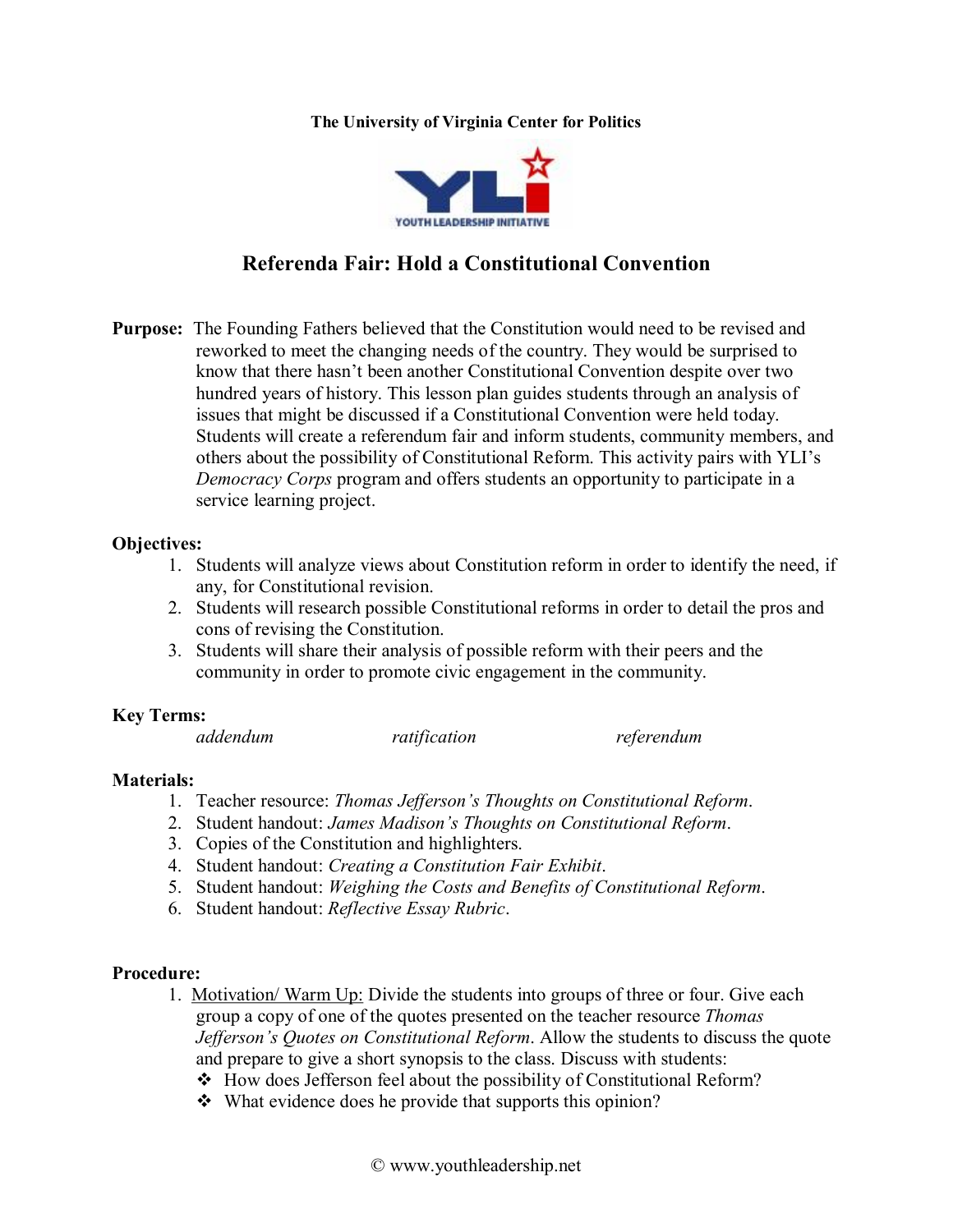

- 2. Distribute a copy of the student handout *James Madison's Thoughts on Constitutional Revision* and ask the students to read and answer the questions at the bottom of the page. Discuss the following with the students:
	- $\triangle$  What is Madison's justification for creating a Constitution that would not be subject to change?
	- $\triangle$  How does this differ from Jefferson's statements regarding the Constitution?
	- $\cdot$  Why might they have had different views towards the revision of the Constitution?
	- What areas of compromise might we find between Jefferson and Madison regarding Constitutional revision?
	- $\cdot$  Is the Constitution a document for the people? Are there areas that could be changed to make it a document more Americans could believe in?
- 4. Ask students if they feel the Constitution should be revised or not. Working in their groups, distribute a copy of the Constitution and some highlighters. Students should discuss the document and highlight any articles or amendments that they feel should or could be changed with the goal of increasing citizen engagement and involvement. Share the ideas as a class, listing the possible changes on the board. Add the following suggestions made by Constitutional scholars to the list of suggestions made by the students.
	- v Executive Branch Reforms War Making Limitations Non-Natural Born Presidents
	- v Congressional Representation Universal, non-partisan re-districting Proportional Representation in the Senate Extending House Terms
	- $\div$  Judicial Reforms End Lifetime tenure for Supreme Court Judges Mandatory retirement for Federal Judges
	- $\div$  Election Reforms Regional Lottery for order of Presidential Nominations Improving/Removing the Electoral College Automatic Voter Registration Public financing of elections
	- ❖ Mandatory National Service
- 5. Returning to their groups, students should examine the list and determine which changes would have the most impact on civic engagement. They should be prepared to discuss their reasoning to the class. Inform students that they will be creating an informational exhibit about one of the possible Constitutional changes. Distribute the student resource *Creating a Constitution Fair Exhibit* and review the criteria with the class. If several groups have chosen the same referendum topic consider assigning them to a topic further down the list so that there is a wide variety of topics at the fair. Plan a day to invite other students to visit your Constitution Fair and learn about the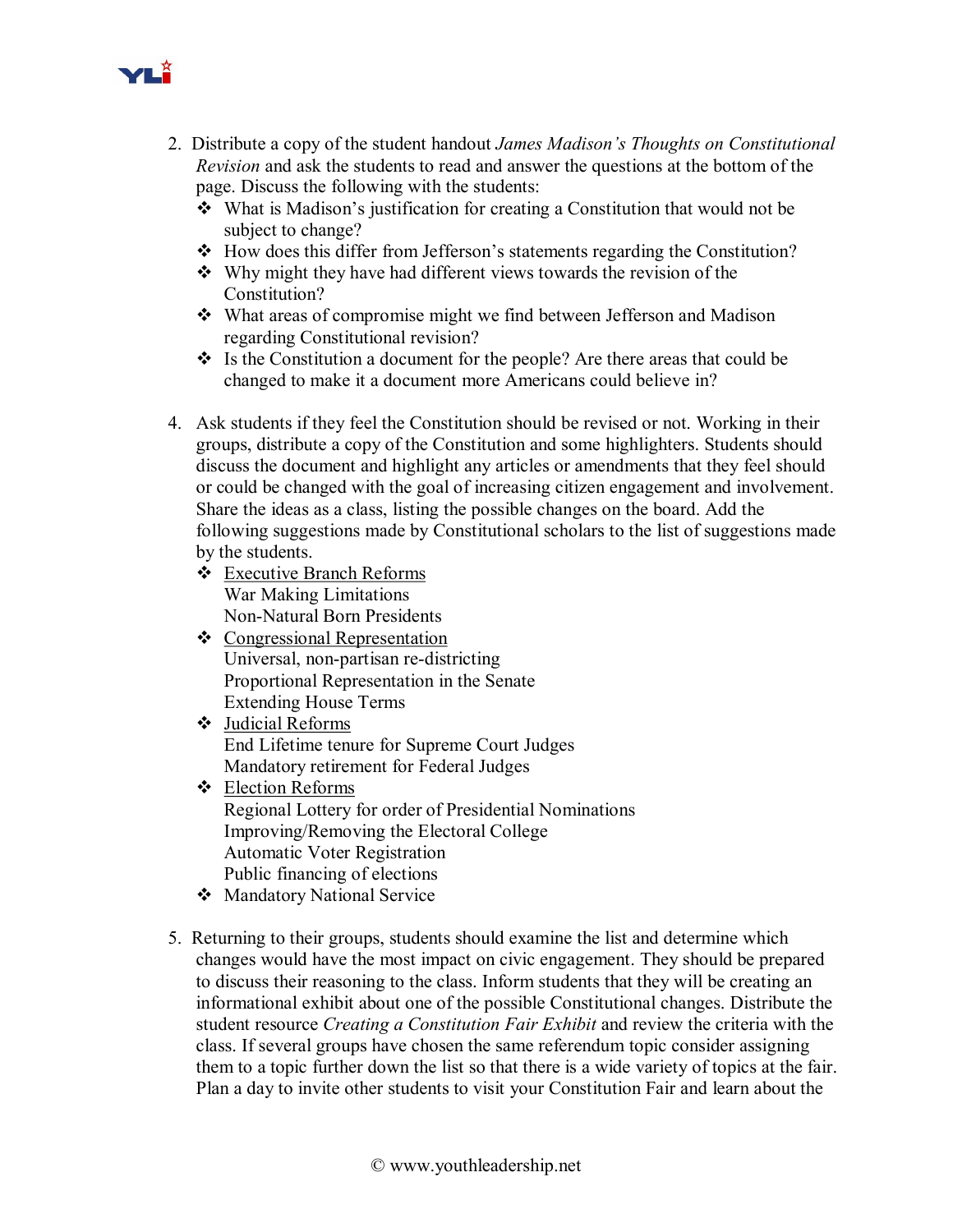

referendum issues prior to participating in the online Constitutional Convention/Mock Election sponsored by YLI October 1-12.

The following sites have information regarding possible referendum issues:

- v Executive Branch Reforms: Ben's Guide to U.S Government for Kids, [http://bensguide.gpo/index.html.](http://bensguide.gpo/index.html) Thinkquest, [http://library.thinkquest.org](http://library.thinkquest.org/)  Executive Branch Reform Act: [www.loc.gov/rr/news/fedgov.html](http://www.loc.gov/rr/news/fedgov.html) Library of Congress: <http://thomas.loc.gov/links/>
- v Congressional Representation: Congress for Kids, [www.congressforkids.net/index.htm](http://www.congressforkids.net/index.htm)  Ben's Guide to US Government for Kids, <http://bensguide.gpo/index.html> Library of Congress: <http://thomas.loc.gov/links/> Newspaper and Current Periodical Reading Room, [www.loc.gov/rr/news/fedgov.html](http://www.loc.gov/rr/news/fedgov.html)
- $\div$  Judicial Reforms:

Ben's Guide to U.S. Government for Kids, <http://bensguide.gpo/index.html> Thinkquest, <http://library.thinkquest.org/J0110221/Judicial.html> Congress for Kids, [www.congressforkids.net/index.htm](http://www.congressforkids.net/index.htm)  Committee on House Administration, http://frwebgate.access.gpo.gov/cgi [bin/getdoc.cgi?dbname=106\\_cong\\_documents&docid=f:hd216.106](file:///C|/Documents%20and%20Settings/kmd6g/Local%20Settings/Temporary%20Internet%20Files/OLK1F/,%20http%7C/frwebgate.access.gpo.gov/cgi-bin/getdoc.cgi%3Fdbname=106_cong_documents&docid=f%7Chd216.106)  U.S. Department of State, <http://usinfo.state.gov/products/pubs/outusgov/ch5.htm> WhiteHouse.gov, [www.whitehouse.gov/government/judg.html](http://www.whitehouse.gov/government/judg.html)  Law Library of Congress, [www.loc.gov/law/guide/usjudic.html](http://www.loc.gov/law/guide/usjudic.html)

v Election Reforms:

American University Center for Democracy and Election Management, [www.american.edu/ia/cfer](http://www.american.edu/ia/cfer) Commission on Federal Election Reform, [www.reformelection.org/ncfer.asp](http://www.reformelection.org/ncfer.asp)  Common Cause, [www.commoncause.org/site/pp.asp?c=dkLNK1MQIwG&b=196480](http://www.commoncause.org/site/pp.asp?c=dkLNK1MQIwG&b=196480)  Constitution Party, [www.constitutionparty.com/party\\_platform.php#Election%20Reform](http://www.constitutionparty.com/party_platform.php) League of Women Voters, [www.lwv.org](http://www.lwv.org/) Public Campaign, [www.campaignmoney.org](http://www.campaignmoney.org/)

**❖** National Service

Congressional Quarterly Researcher, [www.library.congress.com/cqresearcher/](http://www.library.congress.com/cqresearcher/)  Peace Corps, [www.peacecorpsonline.org](http://www.peacecorpsonline.org/) Freedom Corps, [www.usafreedomcorps.gov](http://www.usafreedomcorps.gov/) National Service Resources, [www.nationalservice.org](http://www.nationalservice.org/) Universal National Service Act of 2007, http://thomas.loc.gov/cgi [bin/query/z?c110:H.R.393](http://thomas.loc.gov/cgi-bin/query/z?c110%3AH.R.393)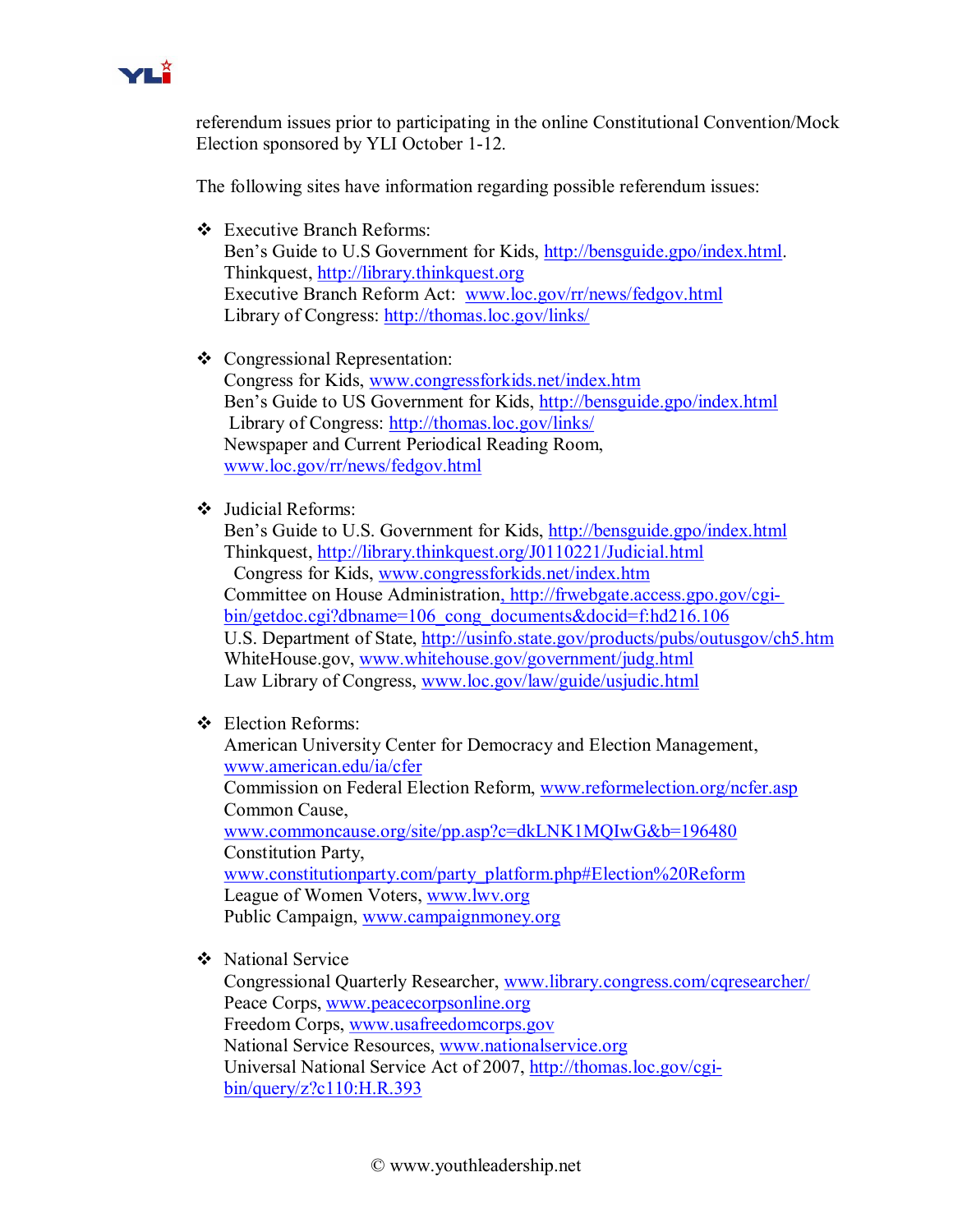

Cato-Institute-www.cato-at-liberty.org AmeriCorps-[www.americorps.org,](http://www.americorps.org/) [www.cityyear.org](http://www.cityyear.org/)

- 6. To assess and reflect on the Constitution Fair distribute the student handout, *Weighing the Costs and Benefits of Constitutional Reform*. Jigsaw the students so that there is a representative from each topic in a discussion group. Have the students debate the pros and cons of each referendum issue filling in the graphic organizer as they progress.
- 7. Ask students to respond to their experiences and research in a well developed essay. Pass out the student handout *Reflective Essay Rubric* and use it to evaluate student performance.

### **Extension Activity:**

Plan to videotape or record your Constitution Fair and send a copy to YLI. We would like to include your work in our National Constitutional Convention being held in Washington, D.C. on October  $19<sup>th</sup>$ . If you choose to send a copy of your convention please make sure that you have permission forms for the students who are in the videotape.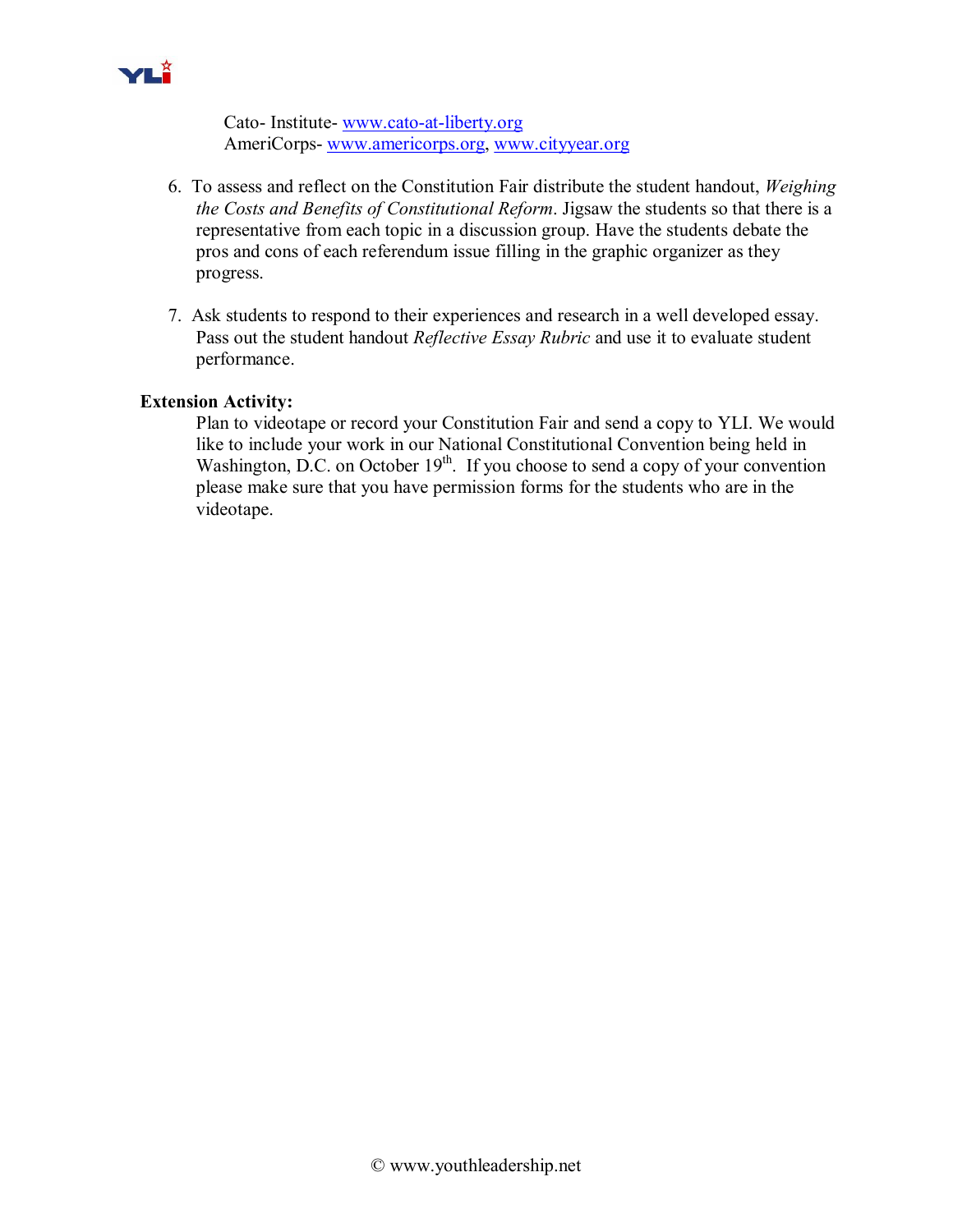# **Thomas Jefferson's Thoughts on Constitutional Reform**



Let us provide in our constitution for its revision at stated periods... Each generation is as independent as the one preceding, as that was of all which had gone before. It has then, like them, a right to choose for itself the form of government it believes most promotive of its own happiness.

*1816*

Every constitution, then, and every law, naturally expires at the end of nineteen years. If it be enforced longer, it is an act of force, and not of right. *1789*

Whatever be the Constitution, great care must be taken to provide a mode of amendment when experience or change of circumstances shall have manifested that any part of it is unadapted to the good of the nation.

*1823*

Nothing is more likely than that [the] enumeration of powers is defective. This is the ordinary case of all human works. Let us then go on perfecting it by adding by the way of amendment to the Constitution those powers which time and trial show are still wanting. *1803*

Though we may say with confidence, that the worst of the American constitutions is better than the best which ever existed before in any other country, and that they are wonderfully perfect for a first essay, yet every human essay must have its defects. It will remain, therefore, to those now coming on the stage of public affairs, to perfect what has been so well begun by those going off it.

*1787*

We must be contented to travel on towards perfection, step by step. We must be contented with the ground which this Constitution will gain for us, and hope that a favorable moment will come for correcting what is amiss in it.

*1788*

Happy for us that when we find our constitutions defective and insufficient to secure the happiness of our people, we can assemble with all the coolness of philosophers and set it to rights, while every other nation on earth must have recourse to arms to amend or to restore their constitutions.

*1787*

Sources: Jefferson Digital Archive: <http://etext.lib.virginia.edu/jefferson/> Quotations:<http://etext.virginia.edu/jefferson/quotations/jeff1000.htm> [http://home.c2i.net/espenjo/home/thomas/tmas\\_05.htm](http://home.c2i.net/espenjo/home/thomas/tmas_05.htm)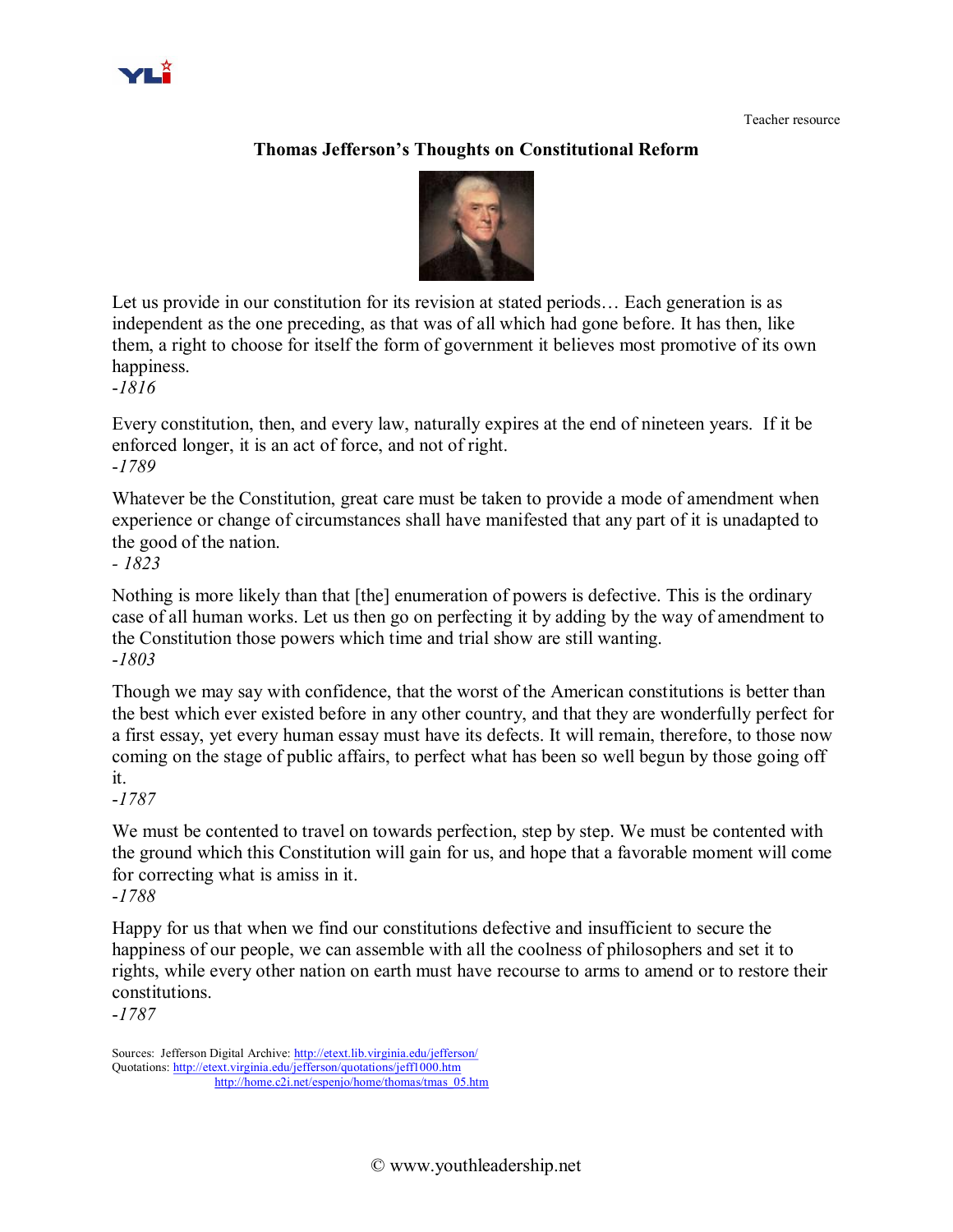

### **James Madison's Thoughts on Constitutional Reform**



James Madison had a fundamentally different view from Thomas Jefferson on the idea of Constitutional reform. Fearing the effects of popular passions, and insisting that the Constitution had been adopted under unusually favorable historical circumstances, Madison wanted the founding document to be a kind of fixed star, immunized from vicissitudes of history and pressures of endless public scrutiny. In his words, "frequent appeals to the public" would remove "that veneration which time bestows on every thing, and without which perhaps the wisest and freest government would not possess the requisite stability." He accepted the amendment process set out in Article V of the Constitution because of the difficulty with which the document could be altered and only in "great and extraordinary occasions." Jeff Weintraub, University of Pennsylvania.

http://www.jmu/madison/center/main\_pages/madison\_archives/constit\_confed/rights/jmproposal/jmspeech.htm

I should be unwilling to see a door opened for reconsideration of the whole structure of the government, for a reconsideration of the principles and the substance of the powers given; because I doubt, if such a door was opened, if we should be very likely to stop at that point which would be safe to the government itself: But I do wish to see a door opened to consider, so far as to incorporate those provisions for the security of rights, against which I believe no serious objection has been made by any class of our constituents, such as would be likely to meet with the concurrence of two-thirds of both houses, and the approbation of three-fourths of the state legislatures. I will not propose a single alteration which I do not wish to see take place, as intrinsically proper in itself, or proper because it is wished for by a respectable number of my fellow citizens; and therefore I shall not propose a single alteration but is likely to meet the concurrency required by the Constitution.

*James Madison,* From his speech to the House of Representatives proposing the Bill of Rights

- ◆ Does Madison support Constitutional change? Why or why not?
- $\cdot$  What evidence do we see that Madison is a compromiser during the Convention?
- $\cdot$  Is compromise good for a democracy? Why or why not?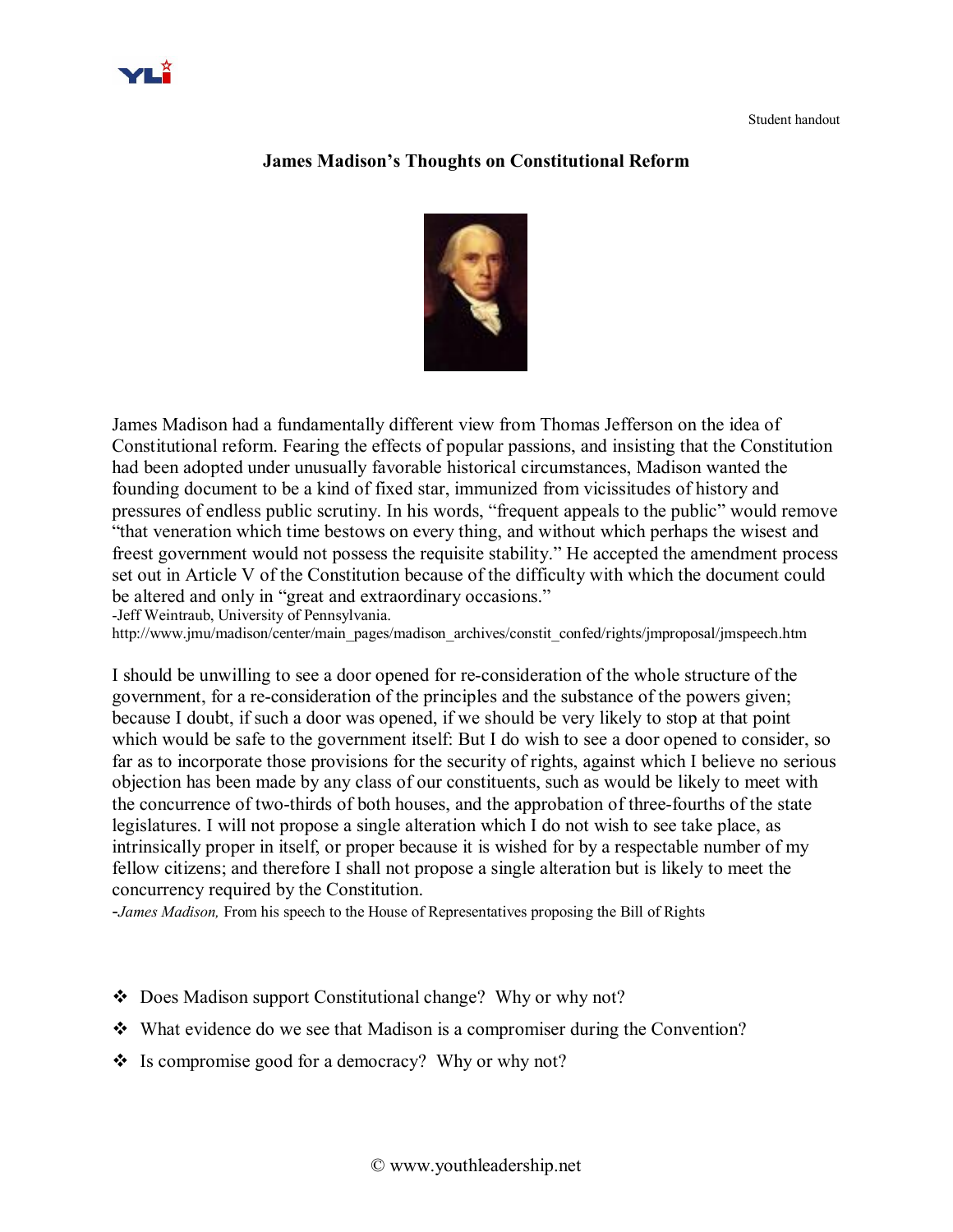# **Creating a Constitution Fair Exhibit**

**Directions:** You will be participating in a Constitution Fair that will help citizens make decisions regarding possible changes to the U.S. Constitution. In order to inform others, your group must create a display that will educate visitors about both sides of one of the proposed referendum issues. The display will also help your fellow students consider the issues before they cast votes in the YLI Constitutional Convention.

# **Your display should include:**

| <b>Criteria</b>                                                                                | <b>Possible Pts.</b> | <b>Earned Pts.</b> |
|------------------------------------------------------------------------------------------------|----------------------|--------------------|
| Clearly identify a proposed<br>change to the Constitution                                      | 10                   |                    |
| Present resources both for<br>and against the referendum<br>issue                              | 25                   |                    |
| Provide supporting evidence<br>for both sides of the issue<br>(source documentation)           | 15                   |                    |
| Be clearly understood and<br>accessible by visitors                                            | 25                   |                    |
| Provide the information in<br>several formats                                                  | 15                   |                    |
| Contain a fact sheet<br>for visitors to use when<br>voting in the Constitutional<br>convention | 10                   |                    |
| Comments:                                                                                      |                      |                    |

Total Score: \_\_\_\_\_\_\_\_\_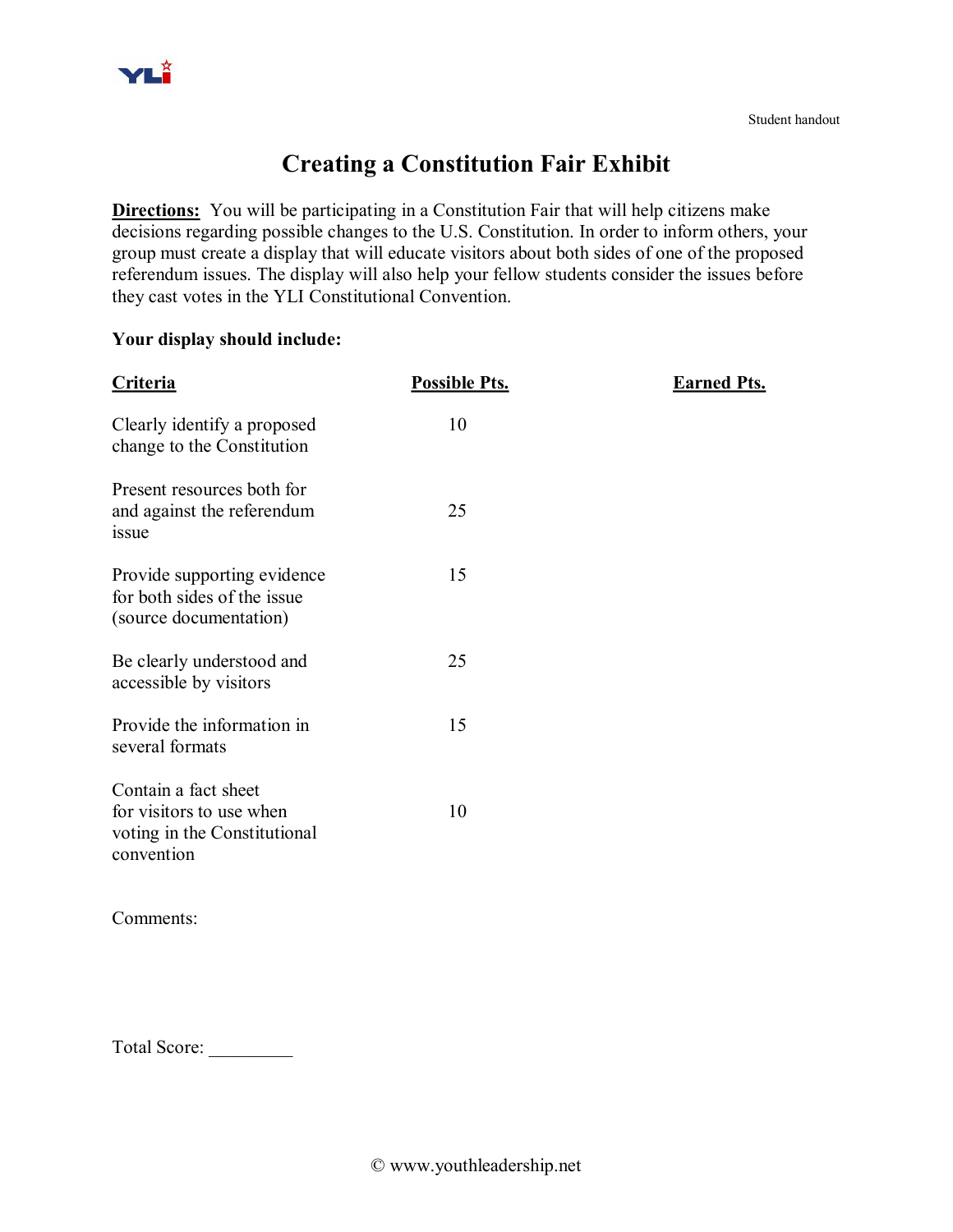Student handout

# **Weighing the Costs and Benefits of Constitutional Reform**

| <b>Referendum Question</b>                                                                                                                     | <b>Benefits</b> | Costs | My Decision |
|------------------------------------------------------------------------------------------------------------------------------------------------|-----------------|-------|-------------|
| The Constitution should be amended<br>to limit the President's ability to make<br>war without the consent of Congress.                         |                 |       |             |
| The Constitution should be amended<br>to grant the President the ability to<br>strike parts of legislation without<br>killing the entire bill. |                 |       |             |
| The Constitution should be amended<br>to allow citizens born outside of the<br>United States to serve as the<br>President.                     |                 |       |             |
| The Senate should be enlarged by<br>providing additional senators for<br>states with medium and large<br>populations.                          |                 |       |             |
| Primary elections should be<br>determined by regional lottery.                                                                                 |                 |       |             |
| The Constitution should be amended<br>to end the practice of lifetime tenure<br>for Supreme Court Judges.                                      |                 |       |             |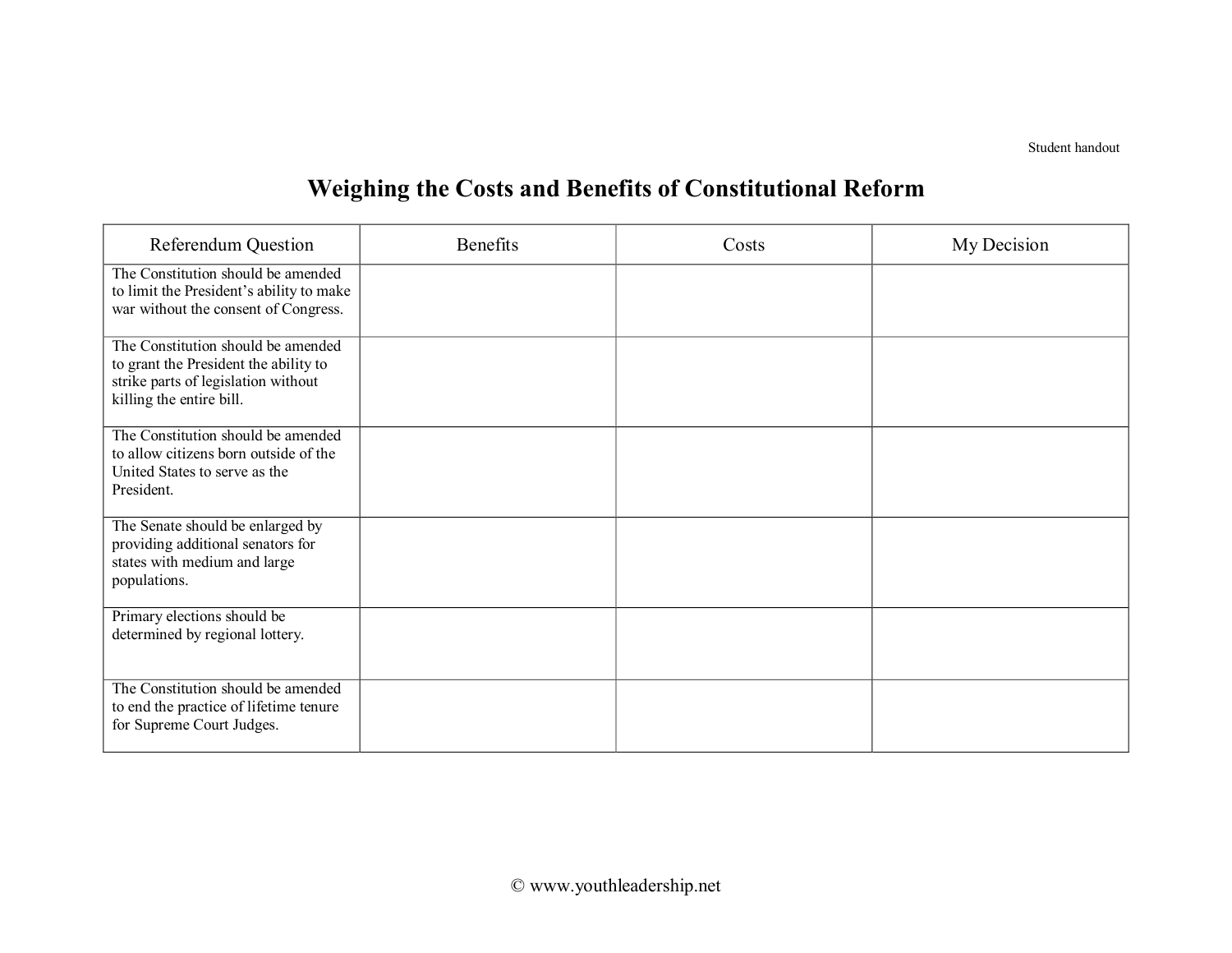

# **Weighing the Costs and Benefits of Constitutional Reform (continued)**

| <b>Referendum Question</b>                                                                                                                        | <b>Benefits</b> | Costs | My Decision |
|---------------------------------------------------------------------------------------------------------------------------------------------------|-----------------|-------|-------------|
| Federal judges should be required to<br>retire at 75 years of age.                                                                                |                 |       |             |
| The Electoral College should be<br>removed. The President shall be<br>chosen by popular election.                                                 |                 |       |             |
| The Constitution should mandate that<br>political campaigns and elections be<br>funded by the public.                                             |                 |       |             |
| Voter registration should be made<br>automatically at age eighteen.                                                                               |                 |       |             |
| Citizens should be required to<br>complete a term of National Service<br>by serving in the military, teaching, or<br>performing other civic duty. |                 |       |             |